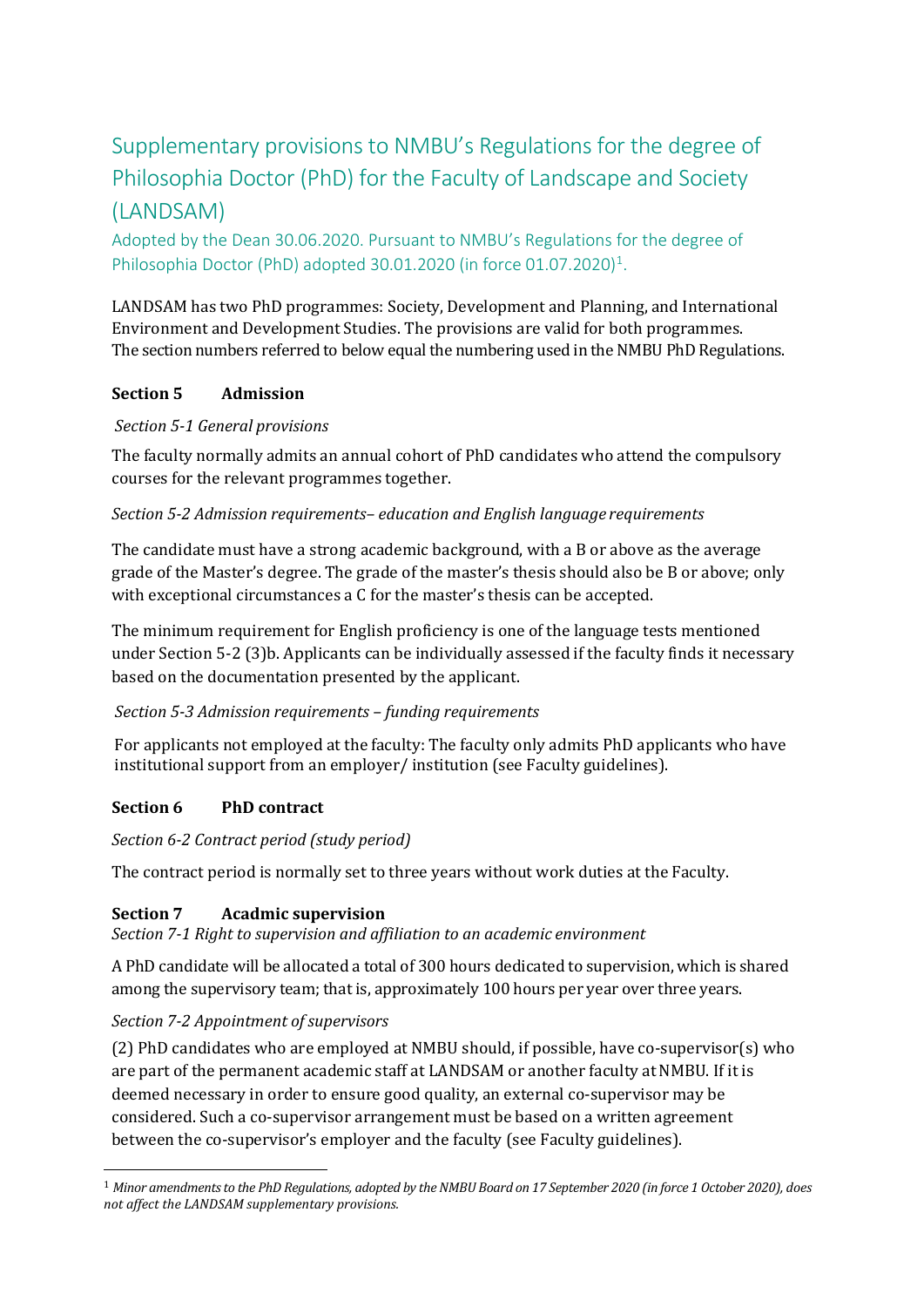

## *Section 7-3 The content and scope ofsupervision*

(3) In the early stages of the project the form "What do I expect from my candidate/supervisor" should be completed by the candidate and the supervisor(s), followed by a joint discussion of mutual expectations.

## **Section 8 The required coursework component**

*Section 8-2 The scope and content of the required coursework*

(1) The required coursework must equal a minimum of 30 ECTS.

(3) The 30 ECTS minimum course credits must include a set of mandatory courses at PhD level, which are further specified in the individual programme descriptions.

The mandatory courses must include research ethics and the philosophy of science. These topics can be covered in separate courses, with the topics totalling minimum 5 ECTS.

*Section 8-3 Approval of the required coursework*

(2) For a master course to be approved as part of the academic component, a level corresponding to the grade B or above is required, according to the NMBU grading system.

#### **Section 9 Quality assurance measures**

*Section 9-1 Measures to uncover and follow up deficiencies, progress reporting*

(2) PhD candidates must submit their annual progress report to the programme coordinator by 15 January every year.

#### *Section 9-2 Compulsory seminars*

(1) For each seminar, one or two discussants/opponents/evaluators are assigned to provide comments and advice on the work presented, and to give a brief assessment of the work plan and progress of the candidate.

At the respective seminars the candidate is expected to present the following:

*Introductory seminar:* The proposed research.

*Midway assessment seminar*: During the seminar, the candidate should present one or two draft papers or chapters and an outline of the thesis as a whole.

*Final seminar:* The candidate is expected to present an Introductory Essay to the thesis or a central part of the monograph / the material to be submitted for the PhD degree.

Each seminar should be followed up by a meeting between the candidate and the supervisor(s). The Head of programme can be included in the meeting if necessary.

#### **Section 10 The thesis**

*Section 10-1 Thesis requirements*

(3) An article-based thesis should include three (or more) scholarly manuscripts and/or articles.

If the thesis is written within a field of research with established traditions of single-authored publications, at least one of the manuscripts/articles should be single-authored by the candidate. The articles should be either publishable in or submitted to peer-reviewed journals at level 1 or level 2 in the Norwegian catalogue of publication channels (see link below).

*Supplementary provisions to the NMBU PhD Regulations – LANDSAM* 2